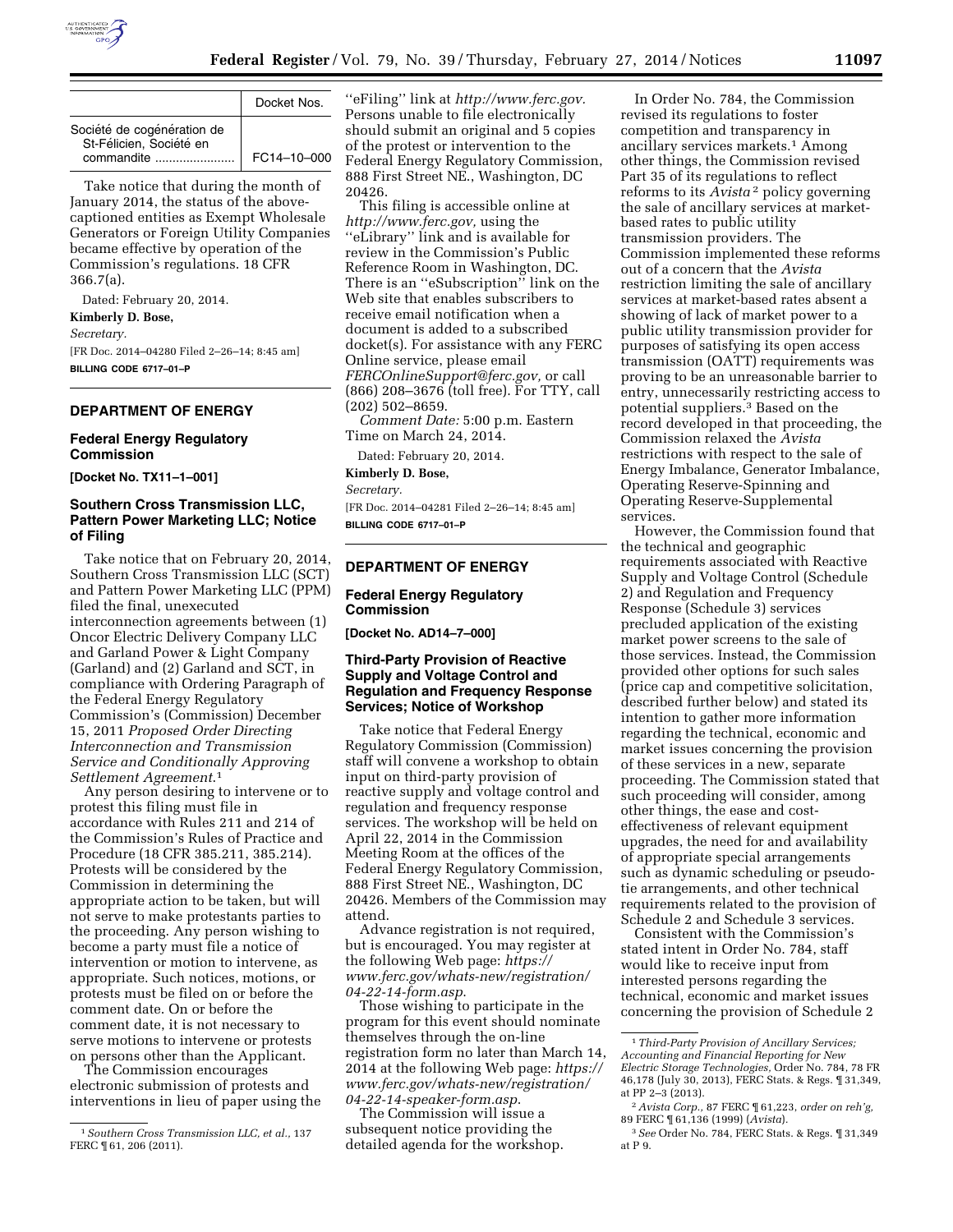and Schedule 3 services. To facilitate this discussion, staff provides additional background regarding Commission policies and recent actions with respect to reactive power, frequency response, and frequency regulation.

### **Reactive Power**

Reactive power is a critical component of operating an alternating current (AC) electricity system, and is required to control system voltage within appropriate ranges for efficient and reliable operation of the transmission system. At times generators or other resources must either supply or consume reactive power for the transmission system to maintain voltage levels required to reliably supply electricity from generation to load.

Payments for reactive power capability vary by region. Some regions do not pay for reactive power capability within the required power factor range, finding that it is a requirement of generator operation under good utility practice. Other regions pay generators a cost-based rate for reactive power capability, since generators incur costs to provide that capability and paying generators aligns incentives with desired behavior for system flexibility. Where such cost-based rates are paid, providers of reactive power generally are authorized to receive payment pursuant to tariffs on file with the Commission. The *Avista* policy permitting some ancillary service sales without a showing of lack of market power, did not apply to Schedule 2 service.<sup>4</sup> Accordingly, suppliers wishing to sell Schedule 2 service at marketbased rates have always needed to demonstrate a lack of market power with respect to the reactive power product before such sales would be authorized.

In Order No. 784, the Commission nevertheless evaluated whether the existing market power screens could be applied to the sale of Schedule 2 service without significant modification.5 The Commission found that the more stringent technical and geographic considerations associated with Schedule 2 service suggest that it is not the simple combination of basic energy and capacity products. The Commission noted that most comments addressing the sale of Schedule 2 service agree that the set of resources considered by the existing market power screens for energy and capacity would differ too significantly from the set of resources that would be considered by market

power analyses designed specifically for Schedule 2 service. The Commission therefore concluded that the record before it did not support application of the existing market power screens without significant modification to Schedule 2 service. Instead, the Commission allowed market-based sales of Schedule 2 service to a public utility that is purchasing ancillary services to satisfy its OATT requirements if the sale is made pursuant to a competitive solicitation that meets certain specified requirements,<sup>6</sup> or when such sale is made at or below the buying public utility transmission provider's own Schedule 2 rate.7

At the workshop, staff would like to discuss the following:

• The extent to which reactive power can be traded across balancing areas in a manner consistent with existing market power screens for energy and capacity;

• Whether there should be payment for reactive power capability within the required power factor range;

• How cost-based payments for reactive power capability should be structured; and

• What are the obligations of generators receiving payment for reactive power capability?

## **Frequency Response and Frequency Regulation**

In Order No. 784, the Commission also evaluated whether the existing market power screens for sales of energy and capacity could be applied to the sale of Schedule 3 service without significant modification.8 The Commission discussed Schedule 3 as a single service in Order No. 784, focusing primarily on AGC-based frequency regulation. However, frequency response is distinct from frequency regulation.9 Frequency response involves the autonomous, automatic, and rapid reaction of an individual turbine-generator or other resource to change its output to rapidly dampen large changes in frequency, generally through appropriate governor settings. Frequency regulation is produced from either manual or automated dispatch (through Automatic Generation Control (AGC)) from a centralized system.10 In Order No. 888, the Commission found that governor-based autonomous

frequency response did not merit a separate ancillary service because at the time the same resources that respond to regulation signals also provided governor response under then-standard industry practices.11 As a result, the language of Order No. 888 discussing Schedule 3 was focused primarily on AGC-based central dispatch.12

While it remains true that most generating units capable of providing frequency regulation are also capable of providing frequency response, standard industry practices have changed and it is no longer clear that most resources providing frequency regulation are also providing frequency response. Accordingly, staff is evaluating whether additional market mechanisms are needed to facilitate the provision of either frequency response or frequency regulation in the organized or bilateral markets. For purposes of considering the technical, economic and market issues concerning the provision of Schedule 3 service, staff believes it would be productive to focus on frequency response and frequency regulation separately.

# **Frequency Regulation**

Frequency regulation is used to balance generation, interchange and demand by managing the response of available resources within minutes.13 Frequency regulation is provided under different market mechanisms in the organized and bilateral markets. Regional transmission operators (RTOs) and independent system operators (ISOs) generally procure frequency regulation through auction-based market mechanisms in which payments are intended to cover the range of costs

13Order No. 794, 146 FERC ¶ 61,024 at P 9. The level of frequency regulation required for each balancing authority area is not fixed, but is set by each balancing authority area to meet the requirements of NERC Reliability Standards.

<sup>4</sup>*See id.* n.17.

<sup>5</sup> *Id.* PP 59–61.

<sup>6</sup> *Id.* P 99.

<sup>7</sup> *Id.* PP 82–85.

<sup>8</sup> *Id.* PP 59–61.

<sup>9</sup>As used herein, frequency response refers to primary frequency response and frequency regulation refers to secondary frequency response.

<sup>10</sup>*See Frequency Response and Frequency Bias Setting Reliability Standard,* Order No. 794, 146 FERC ¶ 61,024 at PP 8–9 (2014).

<sup>11</sup> ''While the services provided by Regulation Service and Frequency Response Service are different, they are complimentary services that are made available using the same equipment.'' *Promoting Wholesale Competition Through Open Access Non-Discriminatory Transmission Services by Public Utilities; Recovery of Stranded Costs by Public Utilities and Transmitting Utilities,* Order No. 888, FERC Stats. & Regs. ¶ 31,036, slip at 212 (1996), *order on reh'g,* Order No. 888–A, FERC Stats. & Regs. ¶ 31,048, *order on reh'g,* Order No. 888–B, 81 FERC ¶ 61,248 (1997), *order on reh'g,*  Order No. 888–C, 82 FERC ¶ 61,046 (1998), *aff'd in relevant part sub nom. Transmission Access Policy Study Group* v. *FERC,* 225 F.3d 667 (D.C. Cir. 2000), *aff'd sub nom. New York* v. *FERC,* 535 U.S. 1 (2002).

<sup>12</sup> ''Regulation and Frequency Response Service is accomplished by committing on-line generation whose output is raised or lowered (predominantly through the use of automatic generation control equipment). . .'' *See* OATT Schedule 3.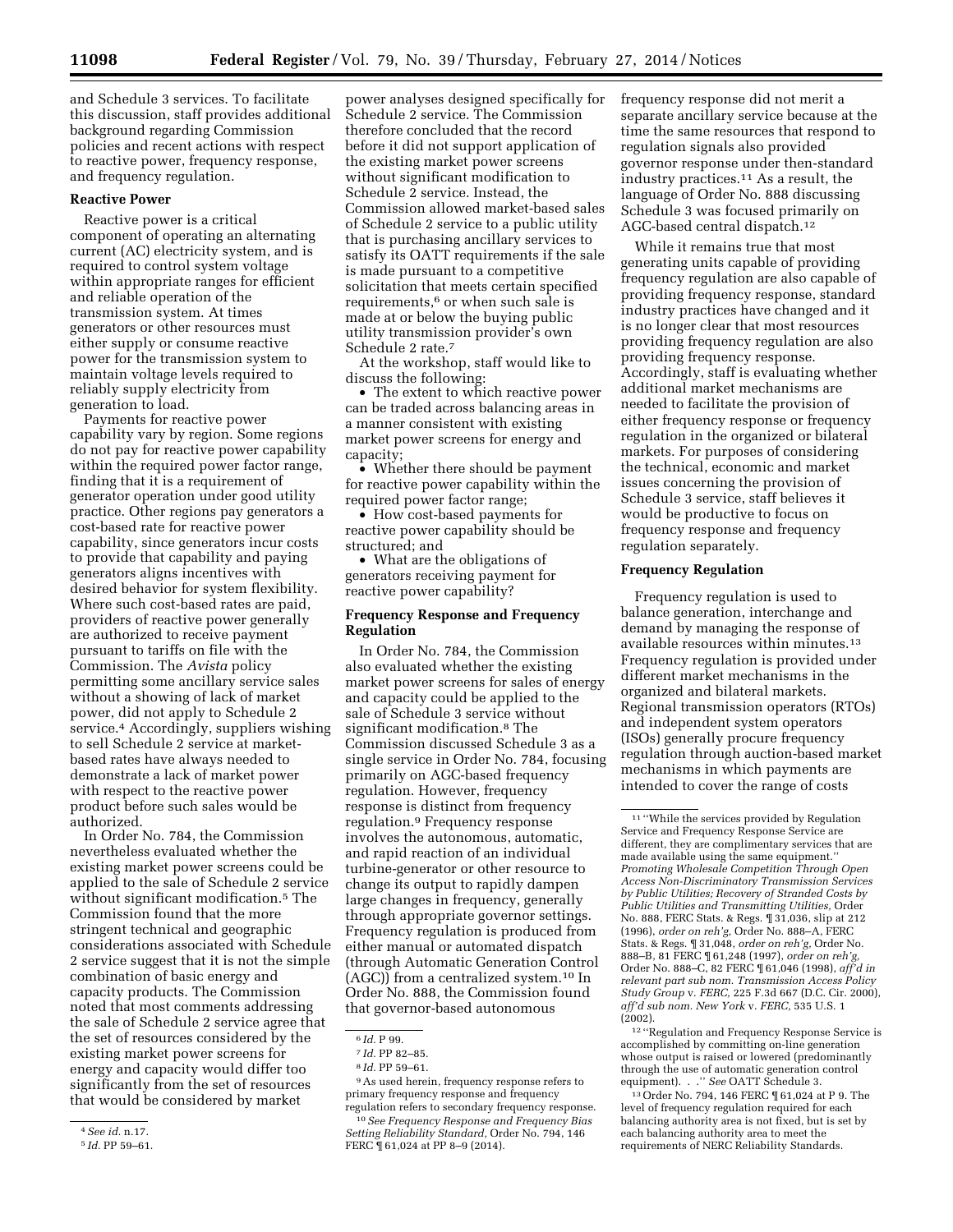incurred to provide service.14 Resources wishing to sell frequency regulation in RTO/ISO markets are authorized to do so pursuant to their MBR tariffs.

Outside the RTO/ISO markets, *Avista*  authorizes suppliers who cannot show a lack of market power with respect to Schedule 3 service to nevertheless sell that service with certain restrictions.15 One such restriction is that the authorization provided by *Avista* does not apply to sales to a public utility that is purchasing ancillary services to satisfy its own OATT requirements to offer ancillary services to its own customers.16 In Order No. 784, the Commission evaluated whether the existing market power screens could be applied with respect to the sale of Schedule 3 service without significant modification, as a way to permit such sellers to avoid the otherwise applicable *Avista* restriction.

As in Order No. 888, the Commission's evaluation of this issue in Order No. 784 focused primarily on frequency regulation, not frequency response.17 The Commission concluded that the existing market power screens for energy and capacity were inadequate for analyzing Schedule 3 service because there are significant technical requirements, such as the need for AGC equipment, that limit the set of resources capable of supplying Schedule 3 service. The Commission agreed in principle with commenters that potential competitors could be viewed as existing competitors for purposes of market power analysis if it is known that they can install needed equipment rapidly and profitably in response to appropriate price signals, but found that the record does not conclusively support the notion that such equipment upgrades (e.g., to install AGC equipment in an existing generator) can be accomplished in such a manner. The Commission also noted that the record indicates that third-party sellers of Schedule 3 service might need to enter into or facilitate special transmission service arrangements between neighboring balancing authorities, such as dynamic scheduling or pseudo-tie arrangements, in order to

PP 59–61.

make sales outside of their home balancing authority area. Because this fact could impact the appropriateness of using the default geographic market reflected in the existing market power screens for sales of energy and capacity, and thus the ability to apply those screens to sales of Schedule 3 service without significant modification, the Commission concluded that the record before it did not support application of the existing market power screens for sales of energy and capacity to sales of Schedule 3 service. Instead, the Commission allowed market-based sales of Schedule 3 service to a public utility that is purchasing ancillary services to satisfy its OATT requirements if the sale is made pursuant to a competitive solicitation that meets certain specified requirements,18 or when such sale is made at or below the buying public utility transmission provider's own Schedule 3 rate.19

At the workshop, staff would like to discuss the technical, economic and market issues concerning the provision of Schedule 3 service as it relates to frequency regulation outside of the RTO regions, including:

• To what extent do existing resources lack the necessary AGC equipment to provide frequency regulation?

• Why do existing resources that have AGC equipment choose not to use it?

• What is the ease and expense of adding AGC equipment to an existing resource?

• Are any special transmission scheduling provisions needed to enable the provision of frequency regulation from one balancing authority area to another? If so, what is the ease and expense of implementing them?

• Are there efforts underway to make the provision of frequency regulation easier?

#### **Frequency Response**

Sufficient frequency response is necessary to stabilize frequency within an interconnection immediately following the sudden loss of generation or load. The ability of a power system to withstand a sudden loss of generation or load depends on the presence and adequacy of resources capable of providing rapid incremental power changes to counterbalance the disturbance and arrest a frequency deviation. Most frequency response is provided by the automatic and autonomous actions of turbinegenerators that have appropriate governor settings, with some response

being provided by load resources that have capabilities similar to autonomous governor response.20

On January 16, 2014 the Commission issued Order No. 794, Frequency Response and Frequency Bias Setting Reliability Standard. The now-approved NERC Reliability Standard BAL–003–1 establishes a minimum Frequency Response Obligation for each balancing authority areas or frequency response sharing group; provides a uniform calculation of frequency response measure; establishes Frequency Bias Settings that set values closer to actual balancing authority frequency response; and encourages coordinated AGC operation.21 By imposing a requirement on balancing authority areas and frequency response sharing groups to provide frequency response, Order No. 794 will have the effect of transitioning frequency response from what was historically considered an interconnection-wide system characteristic to a distinct balancing service that specific entities must deliver. Recognizing this, the Commission issued a separate docket in July 2013 to explore the market implications of the new frequency response and frequency bias setting requirements, including potential impacts of the frequency bias setting being different from actual frequency response; potential market and commercial impacts of not accounting for transmission limitations and historical flows when calculating frequency response obligations; crediting load resources as part of the frequency response obligation; the potential need for compensating frequency response resources; and any other potential impacts on transmission capacity or ancillary services.22

Although a public utility transmission provider using its own resources to provide Schedule 3 service would likely recover most of its costs of providing governor-based frequency response along with its costs for AGC-based frequency regulation under OATT Schedule 3, to the extent the same units are providing both services, there are few market mechanisms in place regarding compensation for frequency response as a stand-alone service. Unlike frequency regulation, frequency response has not been defined as a

<sup>14</sup> *Frequency Regulation Compensation in the Organized Wholesale Power Markets,* Order No. 755, FERC Stats. & Regs. ¶ 32,324, at PP 6–11 (2011), *reh'g denied,* Order No. 755–A, 138 FERC ¶ 61,123 (2012).

<sup>15</sup>Additionally, any seller who can successfully demonstrate a lack of market power with respect to Schedule 3 service would receive authorization from the Commission to sell to any entity without restrictions, including public utility transmission providers.

<sup>16</sup>*See Avista,* 87 FERC ¶ 61,223 at n.12. 17Order No. 784, FERC Stats. & Regs. ¶ 31,349 at

<sup>18</sup> *Id.* P 99.

<sup>19</sup> *Id.* PP 82–85.

<sup>20</sup>Order No. 794, 146 FERC ¶ 61,024 at P 6. Once it becomes effective, NERC Reliability Standard BAL–003–1 will establish a minimum frequency response obligation for each balancing authority area.

<sup>21</sup> *Id.* P 1.

<sup>22</sup> *Market Implications of Frequency, Response and Frequency Bias Setting Requirements,* Notice of Request for Comments, 144 FERC ¶ 61,058 (2013).